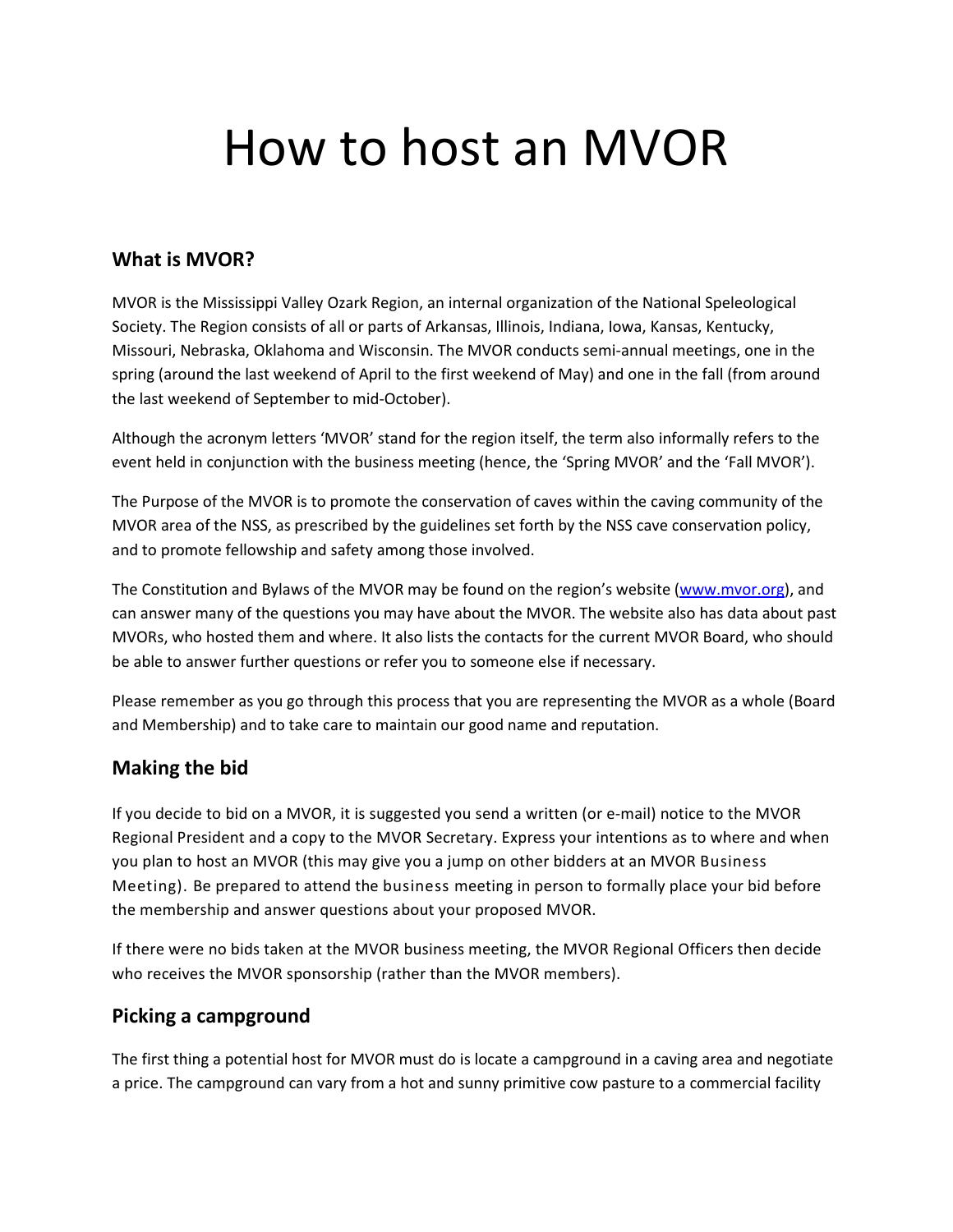with shade and luxuries such as flush toilets and hot showers. Other considerations are detailed in the paragraphs below.

## 'Commercial' campgrounds

The biggest problem of locating a campground is knowing where to look and finding the owner if he does not reside on the property. Some facilities to consider might include commercial campgrounds, private resorts, sport clubs, fishing clubs, Boy Scout camps, Lion's Club camps (or other fraternal organizations), fair grounds, etc. Although you can look-up phone numbers and addresses on the Internet or in the phone book, it's almost always better to negotiate in-person. Private clubs and resorts may operate on a tight budget and welcome the opportunity for unexpected revenue like a caver campout. Such facilities may be closed for the season and difficult to contact, but they're worth checking out (--it may be what you need, at the least cost). Good luck!

#### Negotiating with a campground

Be sure to assign someone who is a good negotiator to do your bargaining with a campground. Your negotiator should point out to the campground owner the many aspects in favor of hosting an MVOR event. MVORs do not interfere with the tourist season, for one. If the price you pay the campground owner is based on attendance, you can guarantee the owner he will have at least 200 people. His alternative on such a weekend is that the campground may otherwise have none.

A campground owner frequently has a restaurant, grocery store, canoe rental, or horseback riding for which cavers will spend money. Accordingly, you should point out to the owner that what he feels he may lose in campground fees, he will probably more than make up with the restaurant, grocery store, canoe or horse rental.

Tell the owner you are going to provide for him free advertising of the campground and accommodations in the MVOR flyer throughout at least ten states. In addition, if attendees become familiar with the campground and enjoy the accommodations, they may return on their own in the future with friends. The idea is to point out to a campground owner what he stands to gain by having the MVOR in his campground as well as what he stands to lose if the MVOR is held elsewhere.

## Campground costs

The campground owner will have costs, too. You can help keep his costs down by assuring him you will clean the campground and leave it spotless if he provides a dumpster. In fact, he may go for the idea if you and your caver-volunteers assume the usual chores of the campground (trash pickup, firewood distribution, restroom maintenance). Point out to him that MVOR is a conservation organization and not the usual indifferent campground visitor. It may help you to keep the campground clean by including in the MVOR flyer and Guidebook messages asking people to clean up after themselves. Some of the newer members may need this extra little nudge.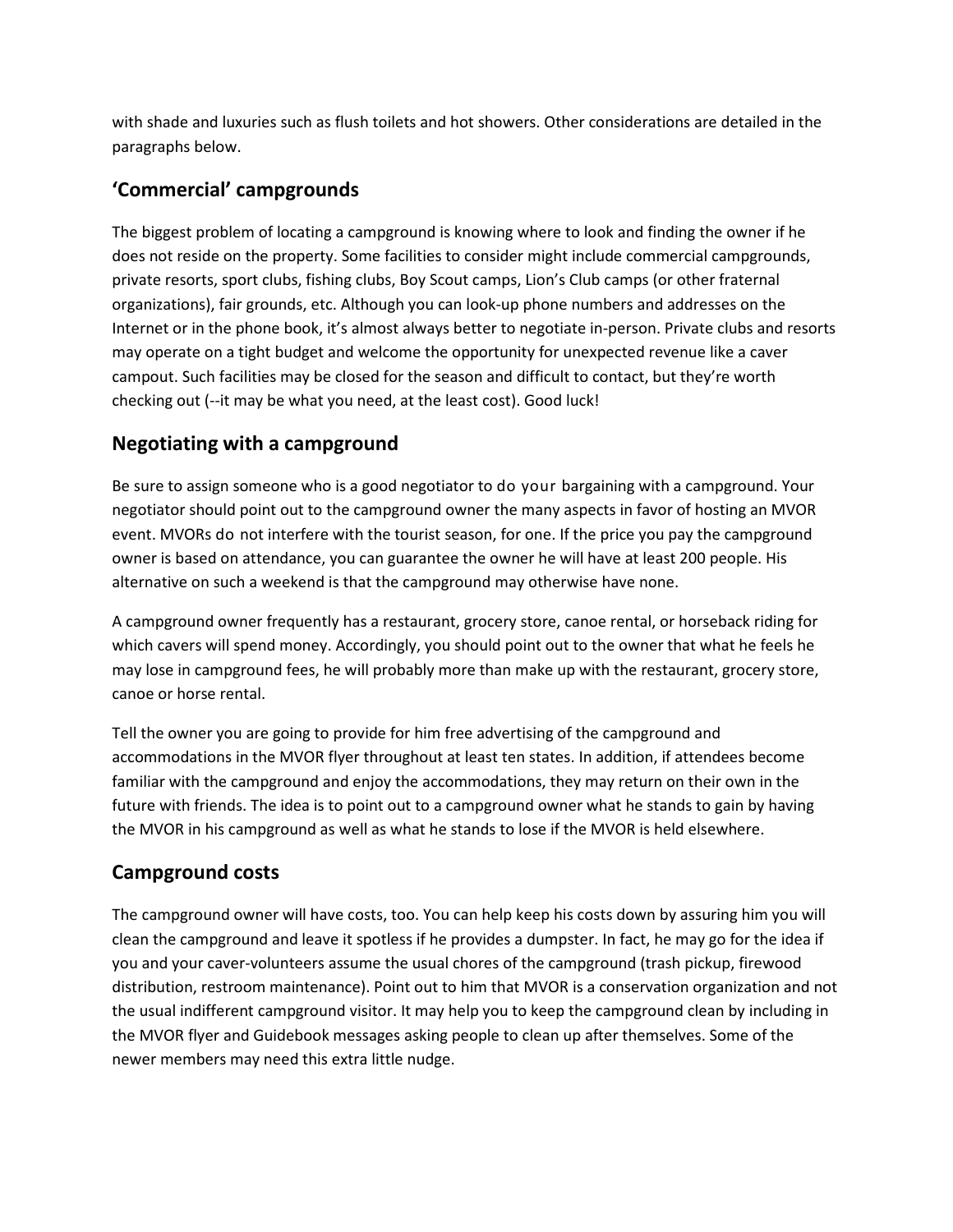Helping the owner with some of the chores, such as cutting the grass and gathering firewood, may also bring him around to your way of thinking. Of course he will not have to deal with collecting fees or registering the members as you will do it and pay a lump sum.

After you have secured your campground, it's a good idea to have an alternate campground in case the primary location has a flood, inaccessibility due to a washed-out bridge or sustains damage from a fire. All these scenarios have occurred with previous MVORs!

# 'Primitive' campgrounds

Primitive campgrounds, such as a cow pasture, have no facilities, roads, running water, toilets or showers. They tend to have a limited amount or no shade and are usually on private property. Some believe this can be bad or good. But with a little hard work, mostly on your part, many of those problems can be solved. Many past MVOR sponsors have thought that free primitive camping in a farmer's field was the least expensive way of obtaining a campground. But this is not always true. You must consider whether damages will have to be paid if it rains and the farmer's field is torn up by ruts made from people try people trying to get in and out (it happened!). If vehicles get stuck, who is going to pay to get them out? You also must look at the costs of moving fences, adding gates and renting portable toilets.

Despite the obstacles, choosing a low-cost primitive campground might enable you as the host to provide some other (more costly) feature or amenity that you'd like to provide or showcase for attendees.

## Setting a date

Please inform the MVOR Regional Board what the date of the MVOR will be as soon as possible so they can pass along the information to potential attendees via the Internet (Mocaves, MVOR discussion board) and for those who make inquiries. You should avoid picking dates that conflict with other NSS caving activities (published in the NSS News) and certain other dates.

You will lose participation in your event if you pick Mother's Day weekend, Easter weekend, Memorial Day weekend, and Labor Day weekend. The Kentucky Speleofest is always held on Memorial Day weekend. Old Timer's Reunion is held on Labor Day weekend. Many college students have remarked that if school was not in session, they would use the opportunity to go home rather than attend MVOR. It may also be wise to pick a date two weeks before final exams. It's important to not pick the wrong dates and avoid forcing cavers to choose between events (instead of allowing them the opportunity to attend all). Historically, the dates have been around the last weekend in April until first weekend in May (for Spring MVOR) and the from the last weekends of September until the middle of October (for Fall MVOR).

# Money/checking account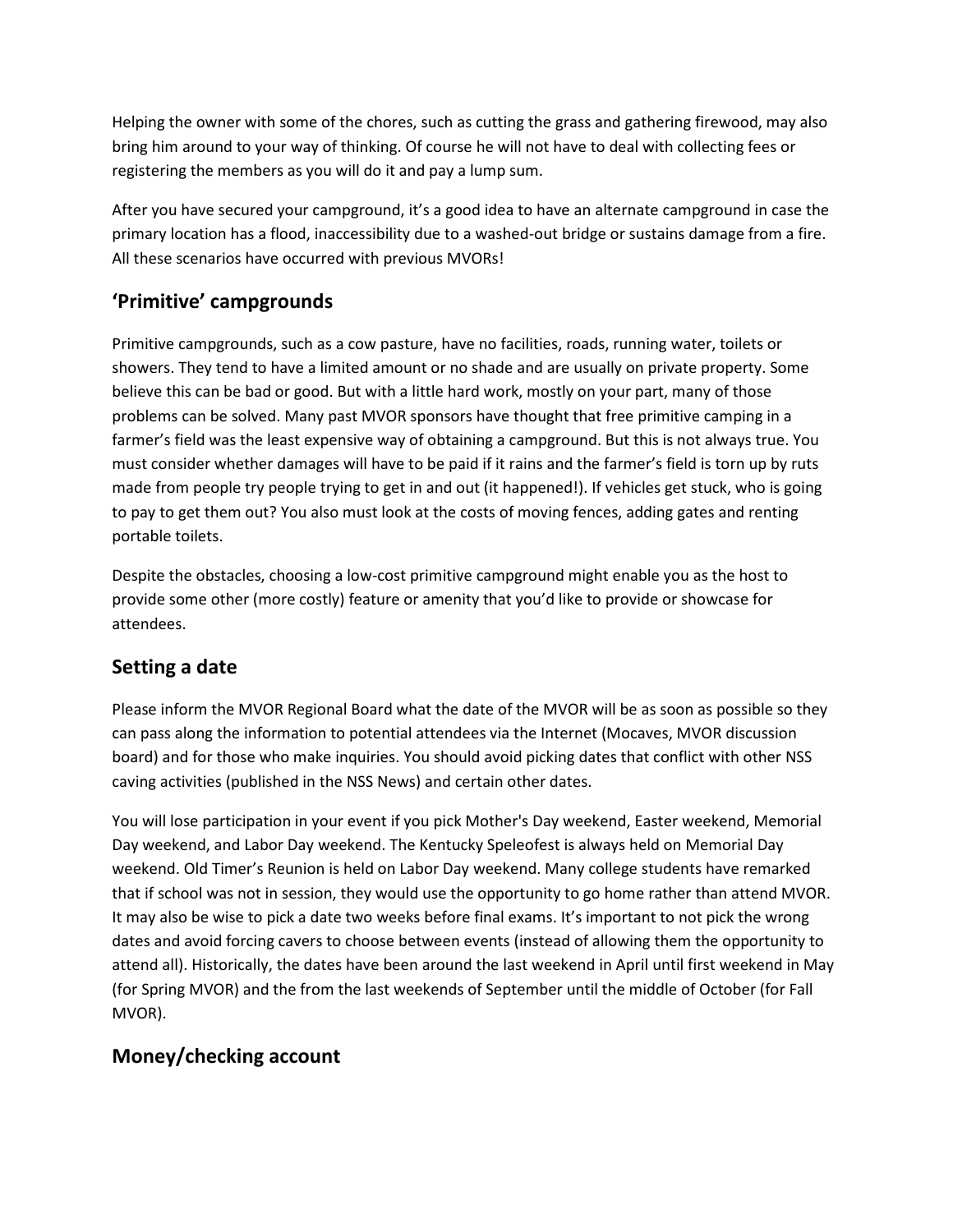We suggest starting a separate checking account for your MVOR funds. Several previous MVOR sponsors have confirmed that it may save you many headaches if you start a separate checking account rather than using an existing personal or grotto account. You will need a checking account not only to write checks but also to cash checks that you receive from registration. Check with your bank on how much time they will need to have a check clear in order to prevent being stuck with a bad check. Some banks will give you a free account if you are a nonprofit organization.

#### Loans available

If you need a monetary loan from the MVOR Region in order to initially finance and sponsor your event, you must contact the Regional Treasurer. Send him a short letter stating how much you need to borrow, to whom the check is to be made out (your appointed treasurer) and to what address it is to be sent. Loans from the MVOR Region normally are not made more than six weeks in advance of the MVOR event. Please be advised the MVOR makes loans that must be repaid, not grants. Loans must be repaid within six weeks following the MVOR.

#### Portable toilets

The number of units will depend on the number of people expected to attend the MVOR and the type of site that you get. The toilets also must be pumped-out before Saturday night activities. Some commercial campgrounds will put this in their contract for the weekend, but make sure that it includes a pump-out. But whether you go with a commercial campground or a field it is suggested that you purchase a case of toilet paper to restock the toilets overnight (--for this will make for Happy Campers in the morning!). One manufacturer tells us that a portable toilet is good for 200 uses within a 4-hour period (for a group that is 50-percent male and female).

#### Banquet

A banquet is not a 'must' like a campground is, but most cavers have come to expect and appreciate a good hearty meal after a hard day of caving. Sometimes the campground has a kitchen facility on site and can also cater the banquet. Sometimes a caver will take the responsibility for the meal, or an outside entity can be used.

Sometimes church or school-related organizations will be interested in gaining income by contracting to provide the banquet. Examples include St. Ann Sodality, Knights of Columbus and PTA and athletic associations. Phone or contact the church pastor to obtain phone numbers or addresses.

Other organizations you may wish to contact about a banquet include the American Legion, the local V.F.W. Post, Lions Club, Rotary Club, Eagles, Moose Lodge (and ladies auxiliary of each), etc.

It is highly recommended, for 'flow' of the weekend, that the Banquet be on-site. It can become a big headache should the banquet be located far away.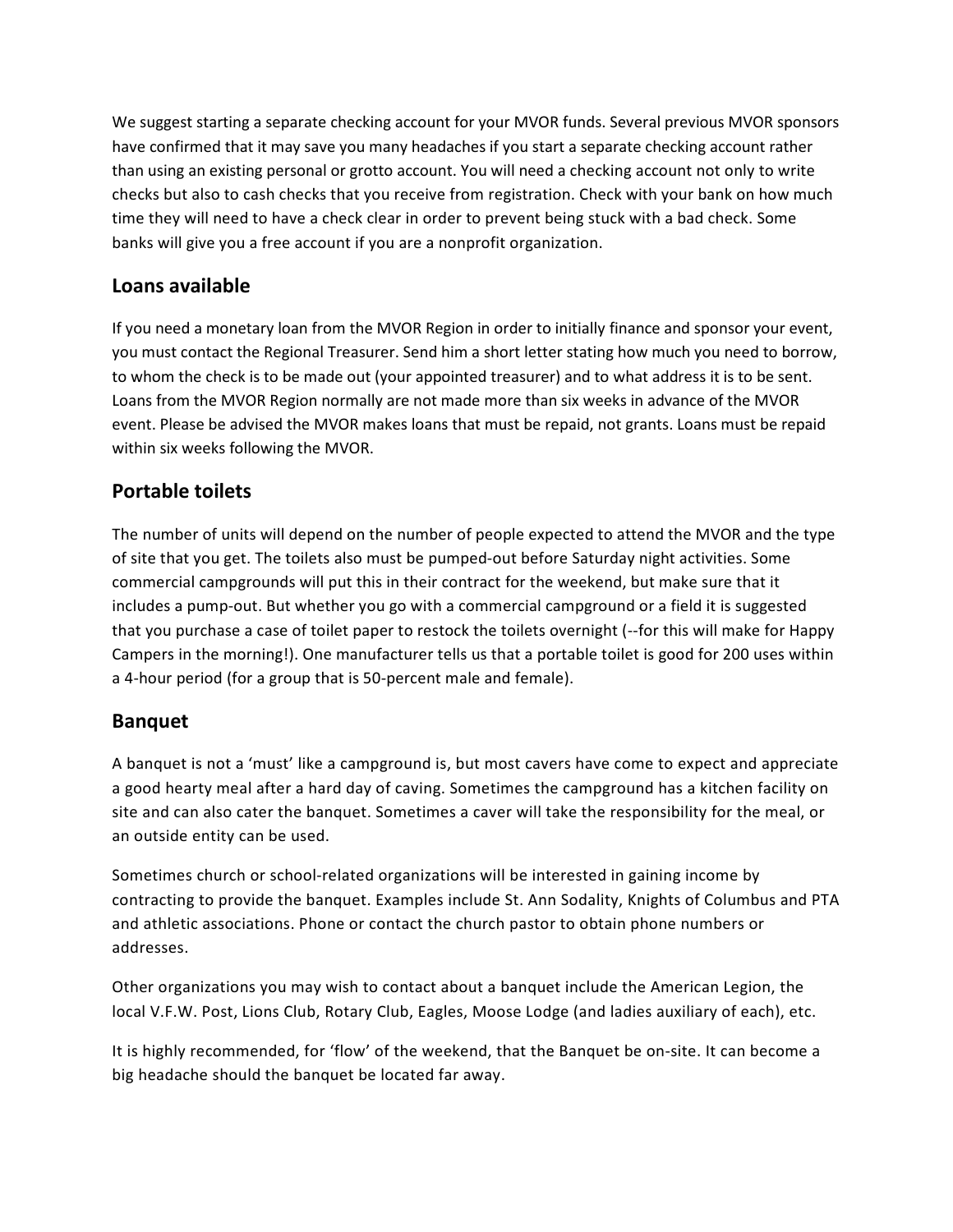#### MVOR Business meeting

Since we are all at the MVOR for the Business meeting, and since it generally is held after the banquet, carefully consider the banquet location and that it be able to accommodate everyone who attends your MVOR.

It is also nice to have some lights in the area so that the board can see the membership to count votes and conduct business. In the Spring there is usually enough natural light in the early evening for the business meeting. But in the Fall, when it gets dark earlier, and the Board is holding elections, light become very important. Also, a sound system is helpful so everyone can hear the proceedings. There have been previous MVORs when the business meeting has been held on Sunday mornings rather than Saturday evening, but this is discouraged due to the low attendance.

One way to encourage attendance to the business meeting is to hold the drawing for door prizes immediately following the meeting. (see section on Vendors)

#### Registration flyer information

The Host Organization should e-mail a copy of the flyer to the MVOR President and Secretary at least two months in advance of the MVOR date in order to insure the information reaches the individual MVOR members in time. The MVOR board secretary is responsible for mailing the flyer (the MVOR pays the postage). The flyers sent to MVOR members must be mailed no later than 30 days in advance of the MVOR. It has been shown that mailing the flyer to individuals six weeks before the MVOR is ideal, as it meets the 30-day deadline as set by the by-laws and is not so far in advance that the members tend to forget about the event. Your MVOR Secretary will have to have time to print and fold the flyer, make and install address labels, and stamp the flyer and get it in the mail in time.

The MVOR Flyer should be on a single sheet  $(8-1)2 \times 11$  or  $8-1/2 \times 14$ ). Items that must be on the flyer include the address label, the MVOR Minutes from the last business meeting, the preregistration form for the Host Grotto, a map and directions to the site. Make sure that directions and other important information on the MVOR is not printed on the back of the preregistration form, which the people will be returning. You will need to contact the MVOR secretary for a copy of the MVOR Minutes. Preregistration sales of t-shirts tends to improve if the t-shirt logo is printed in the flyer. Also include any regulations (no firearms, no fireworks, no open fires) imposed by the MVOR site or the Hosts. The MVOR Region does not use envelopes to mail the MVOR flyer (it's an additional cost and is timeconsuming).

When figuring out the cost of your MVOR registration, please keep in mind that the MVOR will collect \$1.50 per Adult registration for dues. So make sure that is included in the final registration price.

Late fees: It has been typical to add late fees to registration at the gate in order to promote preregistration. Also extra fees are tacked onto t-shirts, banquets and other services that otherwise are paid for at the gate. It is ultimately up to the host whether to add additional fees. These are not mandated.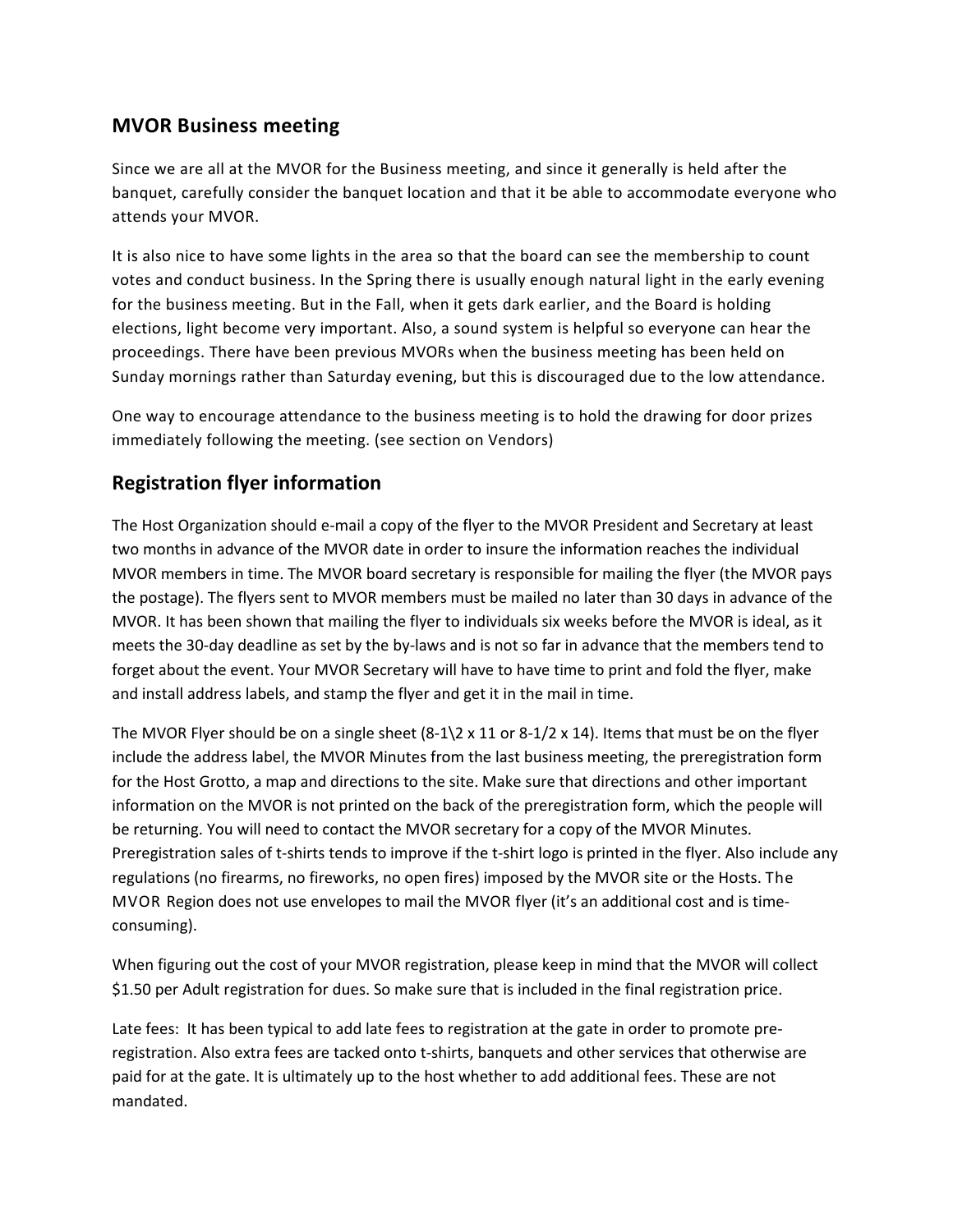## Pre-registration

This is a very important job that can make or break your MVOR. You will need someone to collect the registration slips and money and keep an accurate account of who and how much. Past experience has shown that two-thirds of MVOR attendees will pre-register. Ultimately, this is a good way to gauge how many people will be attending and how much other stuff to have on hand.

#### Registration

At the MVOR you will have to set up an on-site registration booth. Everyone who attends MVOR is required to complete a registration slip. Remember to have other things on hand like extra registration slips, money, a money box, pens (to fill out the forms), markers, blank paper for signs in the booth, hangers for shirts and assembled pre-registration packets.

At registration, ask the pre-registrant to check and make sure the address on the registration slip is still current and that all items are there. A copy of the pre-registration form typically is attached to a large envelope which contains all of the items a person had ordered through pre-registration.

Also, some events require a liability release from each attendee, including children. All children (that is, anyone under age 18) must be accompanied by a parent or guardian.

A full record of registration will be given to the MVOR Secretary after the event is over. This is how we maintain the mailing list for the next MVOR.

## T-shirts

It is customary for the host to provide t-shirts/sweat shirts for sale for the event.

100% heavyweight shirts from a reliable manufacturer (Hanes/Gildan) provide the best value for the money spent. 50/50 cotton/poly shirts are cheap, but not durable.

Once all shirt details are selected, the order should be put out to bid to at least three vendors (unless you have a suitable preferred vendor).

In order to provide a reasonable bid, the vendor must know the shirt details, the approximate quantity and pickup date. Vendors will often "cut a deal" on other items such as caps, bandanas, coolies or other items if they are awarded the shirt order. The MVOR shirt committee should see vendor samples before providing details for a bid.

Style(s): The committee should decide what styles of shirts will be offered before deciding on the artwork as shirt style will affect the design of latter. The basic T, long-sleeved T, Henley (3-button long underwear style) and sweatshirt have been offered; these are listed in increasing price order. Extras of basic or long-sleeved Ts are customarily provided; Henleys or sweats by preorder only.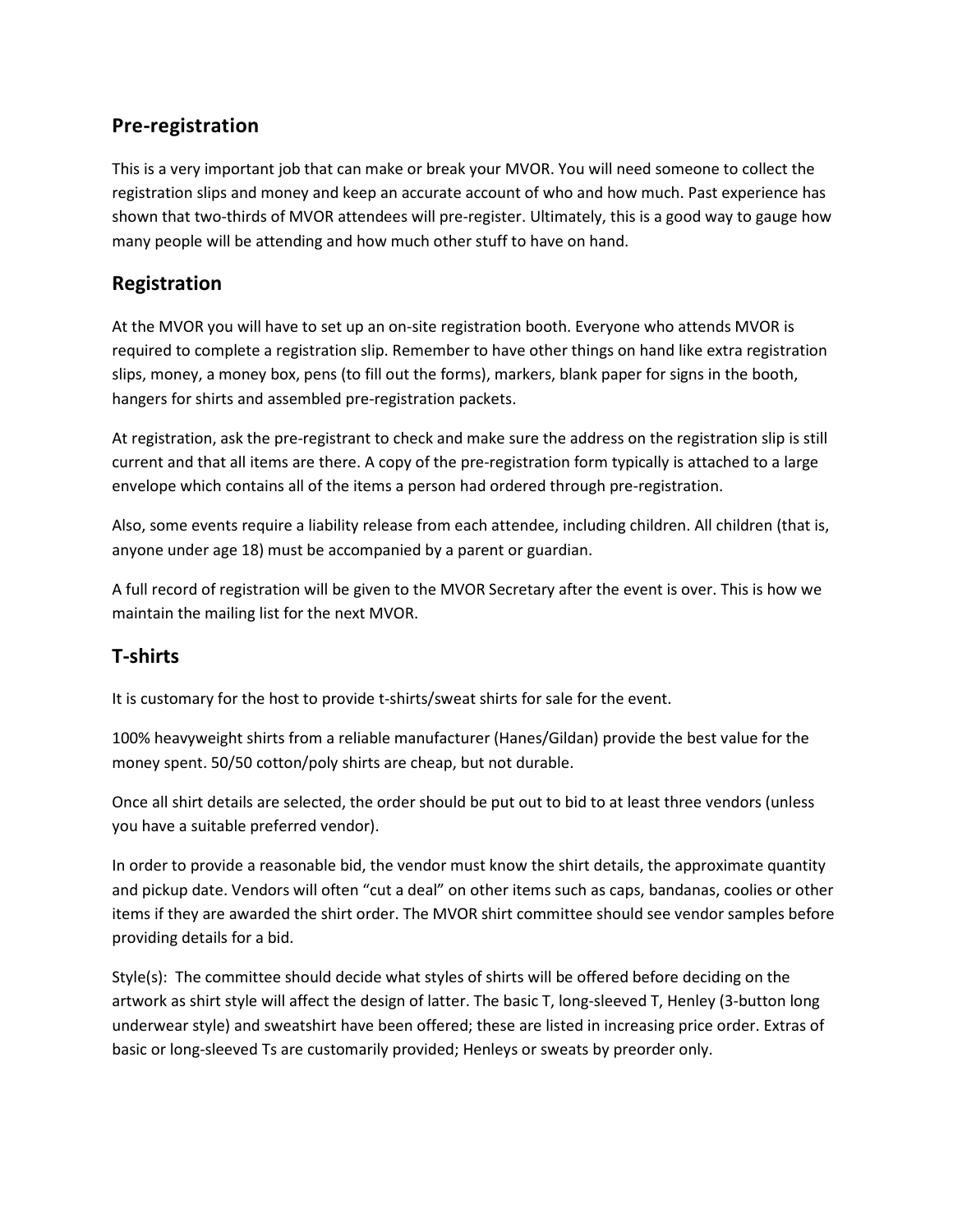Colors and artwork: Light-colored shirts sell better than dark colored shirts, and are cheaper to print. Be aware that ink and shirt colors need to be compatible: dark ink on dark shirt doesn't work. Printing on dark shirts requires a white underprint unless the ink is light-colored. Special inks (glow in the dark, shiny, non-standard colors) are more expensive than standard ink. Digital transfer or airbrush are the cheapest way to go for multiple colors; consult vendor to see if they offer this.

For best result use vector art (Adobe Illustrator, CorelDraw, SVG, WMF) or black and white original drawings. Let the vendor scan original art. If you must use raster (bitmap), art must be at a resolution of 300 ppi or greater at the finished size. TIF or BMP format is far superior to any jpeg bitmap art.

Shirts should be completed and delivered to the MVOR host a minimum of a week in advance of the event. This gives the vendor a little slop time for emergencies beyond his/her control.

As a rule of thumb, shirts should be provided in S-M-L-XL and 2XL sizes. Other sizes by special order only. A 20 to 30% overrun in excess of preorders should cover walk-ins without excessive overprinting.

MVOR staff members often are given an easily identifiable shirt.

## Signage

Be sure and place MVOR signs in a location where they are clearly visible. In general, signs should be placed at the entrance of the MVOR site, at major intersections and confusing turns along routes approaching the MVOR. They must also be placed in time for early arrivers to the site (Wed evening or Thur morning), not on Friday afternoon.

## Guidebook

Having a Guidebook is not mandatory, although most MVORs in the last 20 years have had one. (One statement the MVOR Region would urge you to print in the MVOR Flyer and Guidebook is "FIREWORKS AND FIREARMS ARE STRICTLY FORBIDDEN." This is a rule that goes way back. Although there have been no human injuries, damage to property and livestock/pets have occurred.)

Guidebooks typically contain maps to locations of area attractions, gas stations, hospitals, restaurants and grocery stores. Also included can be local history, geology, caves and other karst fun.

## Quiet camping versus loud camping

When choosing/developing your campground, please consider that some people would like a quiet area in which to camp. Please place some signage in the camp designating the quite area. This should be away from most of the evening's activities that could make a ruckus. This could make your weekend more pleasant. Likewise, designating the Loud Area would be a good idea too.

## RV Campers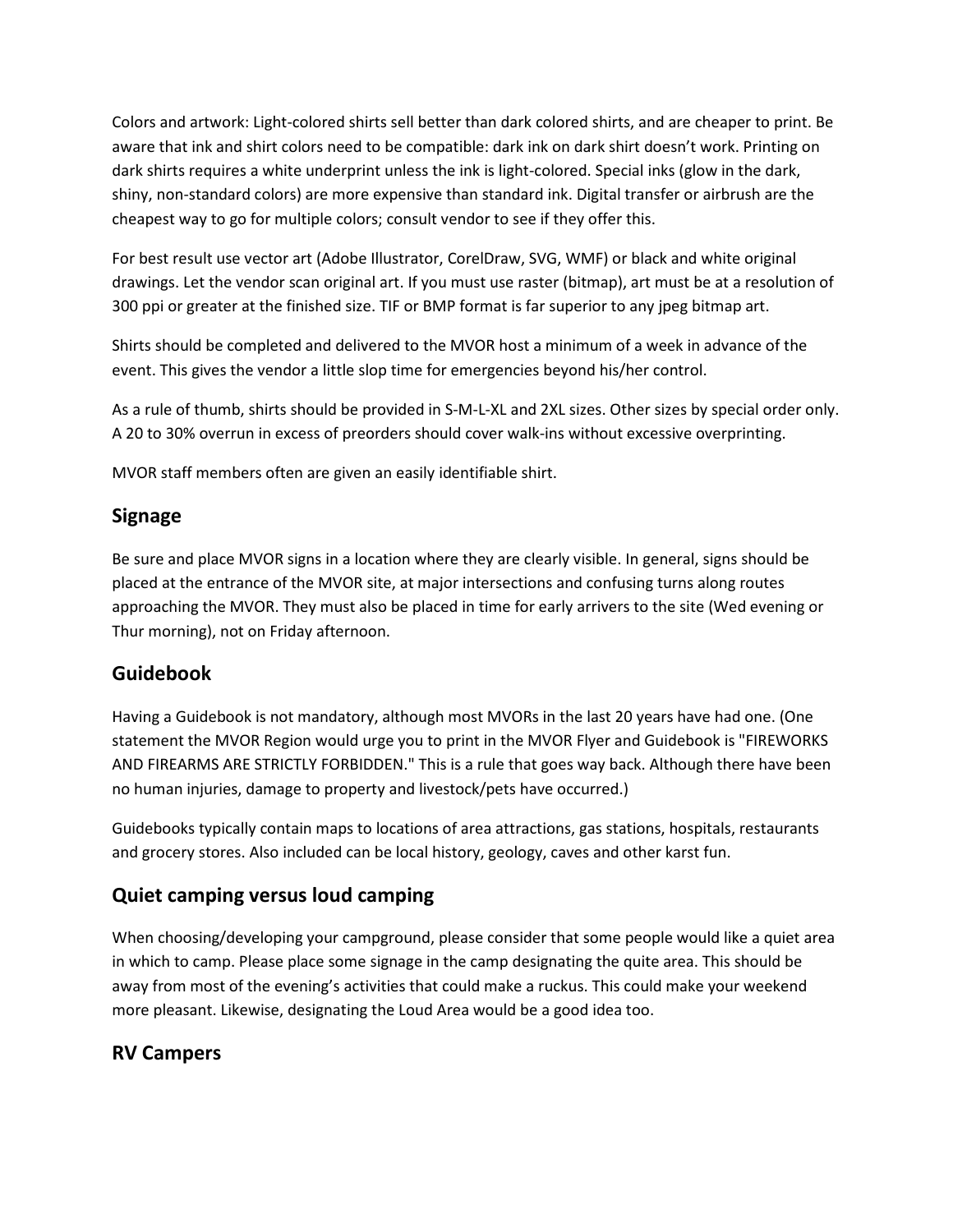Be sure to print in the flyer whether it is not advisable to bring RV camper vehicles. If the road to the site is "bad" you would want to post that too. If there are a limited number of "electric" sites, it would be advised to give them to the vendors, followed by the first pre-registrants. RV sites should be by preregistration only.

#### Vendors

Make sure that you contact your many Speleo-Venders as soon as you have a date picked so they can plan to attend. Typically, vendors are not charged registration or electric fees, but they should pay for any t-shirts, banquets and other extras. Vendor attendance could help attendance to your MVOR event.

Vendors usually donate door prizes in lieu of payment for ad space in the Guidebook.

#### **Security**

Security at your MVOR may vary from other events. The primary function is to make sure that only registered guests are in the campground. Your security detail could be made up of cavers, or you can hire a security guard for the night. See Chapter VI of the MVOR's Bylaws as to dealing with unruly attendees. Try very hard to keep the local police out of our private event.

With the constant influx of vehicles to the campground, easily-recognizable parking passes, affixed to the rear-view mirror, will aid registration personnel in determining whether a vehicle and its passengers already have registered for the event.

#### Bonfire

Saturday night traditionally has a Bonfire. The purpose is to promote fellowship within the group. Please make sure that your fire is safe to stand around. Be sure to mark the surrounding area as "no camping" so there are no charred tents from stray embers or soot. Sometimes the campground will help you with your fire, or you might have to get your own wood. Contact sawmills in the area for prices on delivery of wood. It is a good idea to place the fire centrally to keep everyone together.

## Cave trips and other karst fun

If you will be having cave trips at your MVOR you will need to have a designated time and place for signups. All cave trips should follow recognized conservation and safety techniques. You can also have selfled trips to area attractions that could be written-up in the guidebook or to separately hand out that weekend. Other attractions could include: springs, rivers, canoe trips, geology, mines, sinkholes and other Karst Fun. As of this writing, White Nose Syndrome protocols are very important. A decontamination station should be provided, along with a document advising approved techniques.

## First Aid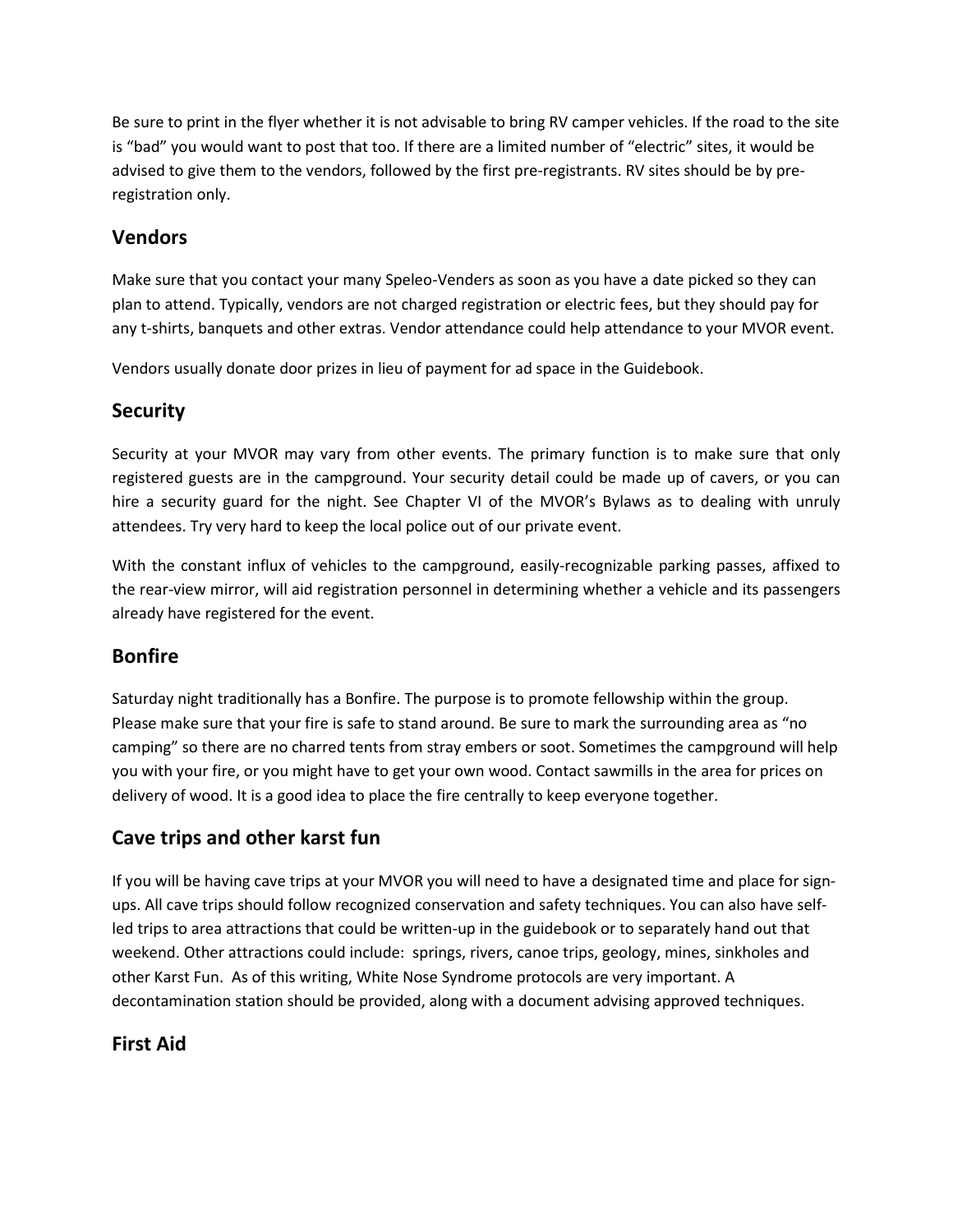A first-aid station is not required to be set up all weekend. But, in case of emergency, it is advisable to know where to take a patient. Having just a first-aid kit on hand could help most problems. If the area does not have 911 service, make sure that the numbers are posted and/or in the guide book, as well as how to make a call out if there is no cell service.

#### Frills

There are many frills that can add to the enjoyment of a MVOR. Although none is required, many have become tradition. Here is a list:

Howdy party - Friday night party is held early evening, usually simple with hot dogs and soda, free to all registered.

Beer cups - Cups are sold if you are having a beer wagon. Be aware of your local liquor laws and underage drinking.

Bandanas - Bandanas are sometimes make available in addition to t-shirts, for a cost.

Bands/DJ - Bands can make or break you. It can be a draw to the weekend or it could be costly. It is better to get a quality band over just some guy you know. A good live band will be more entertaining than a DJ. And make sure that you have a signed contract (should the Beatles break up).

Consideration must be made to music type versus the group you're playing to. If in doubt, don't do it!! Although a grotto member's friends or a heavy-metal band might offer to play for free, their music may not be well-received by MVOR attendees (this happened!). Experience has shown that a band playing a well-rounded blend of music (like the 'Terminal Siphons') will be appreciated by the most cavers.

While the cost of a band may be significant part of your budget, it may be an amenity that will make your MVOR memorable for years to come.

Winery trips - If you have a winery trip, you may want to rent a bus to get people to and from the trip safely. This will become an extra cost to the weekend so it should be with the pre-registration and probably limited to the capacity of the bus.

Patches - Patches are sometimes done in addition with t-shirts, for a cost.

Fireworks - If you are going to have fireworks at your MVOR, please make sure that everyone knows that they are going to happen. They should be professionally ignited so that safety is paramount. We do not want burned down tents, singed dogs in other counties, dead turkeys and injured cavers.

Guest speakers - If you are going to get a guest speaker, make sure you take care of him and give the utmost respect. Make sure you schedule the speaker at a time when nothing else is going on in the campground as to provide full attention. Complimentary registration and banquet are the typical gratuities to a speaker.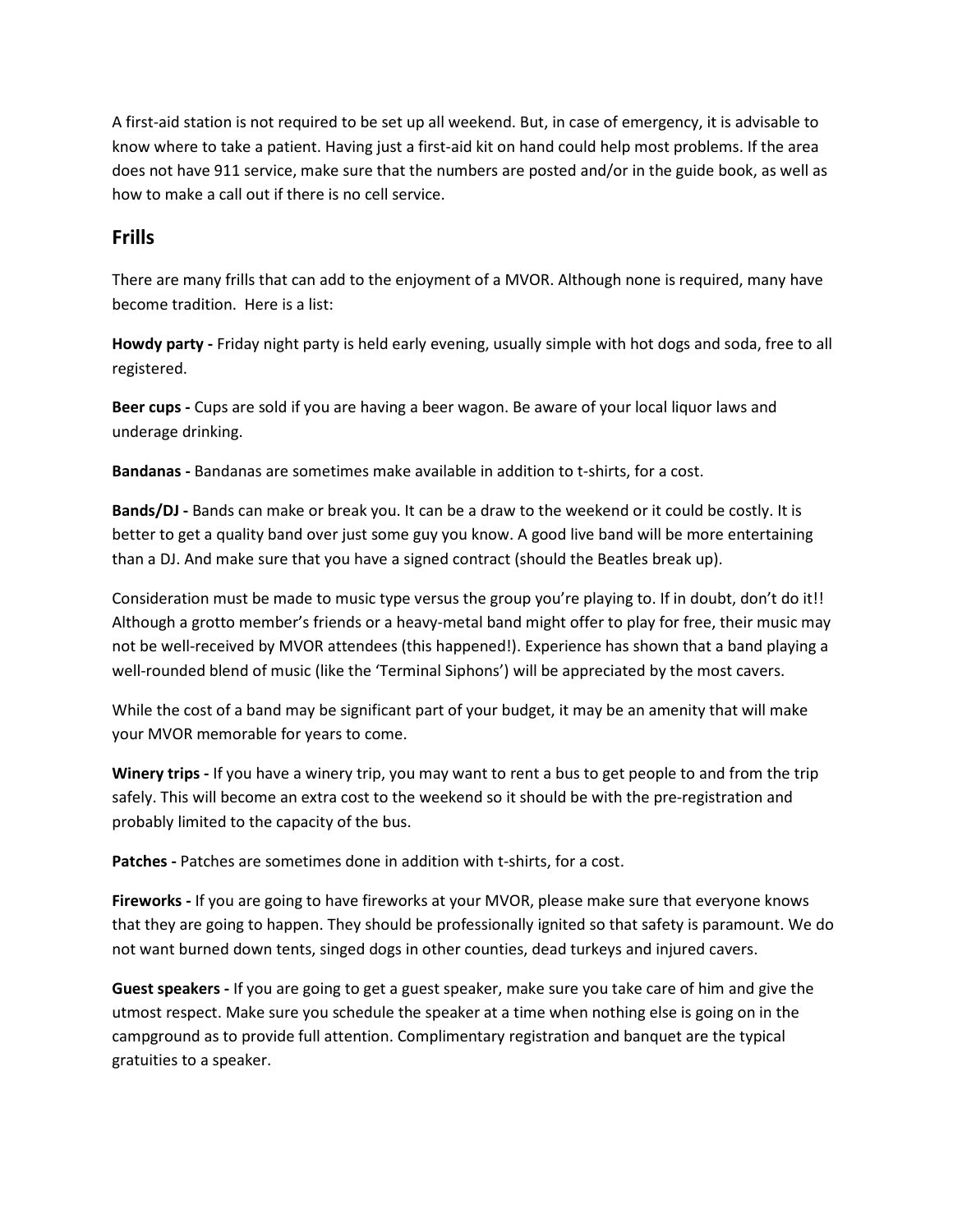Sauna / hot tub - Facilities usually are brought by a third party, but you will need to provide water as well as wood (or propane) for the fire. You also may have to deal with waste disposal after the weekend is over. Another good idea is to make sure that the hot tub or sauna is located in a more private area due to the fact that it is 'clothing optional'. Plastic sheeting may also be appropriate to shield the area from public view. Make sure that there are signs to warn others of NEKKID FOLKS.

#### 'Bare minimum' MVOR

So what do you think it takes to put on a Bare Minimum MVOR? Not much. You will need: Meeting space, a campground that is not weather-dependent, Porta-johns, trash pick-up, registration and security.

## MVOR committee structure

It has been said that 'organized caving' is an oxymoron. Indeed, caving attracts strong personalities, and getting a group of cavers all headed in the same direction to accomplish a common goal can be akin to herding cats. Sizes and complexities of MVOR's vary greatly and so can the committee structure used to organize and put on one. Regardless of the size there are several things that should be common to all groups that are hosting a successful MVOR:

- 1. There should be a single MVOR Committee Chair. Co-chairs have been done (see below), but it is useful to have at least one person who is aware of everything going on and who can keep the 'big picture' in focus.
- 2. There should be a Vice-Chair (or Co-chair) who can take over for the Chair should anything prevent the Chair from performing some of his/her duties. This person should also be concentrating on the big picture.

The various functions necessary to produce an MVOR can be divided many ways amongst many different subcommittees. Although the following may be subdivided into multiple committees, but at the minimum you will need these:

- 3. Treasury Subcommittee. While one primary Treasurer may be desirable for handling the money and imposing spending discipline, there should be at least two signatures on any bank account so that the entire MVOR does not hinge on a single individual. This is similar to the Chair and Vice-Chair. This subcommittee is responsible for receiving and dispersing all funds, including the membership fees to the MVOR Treasurer after everything is over.
- 4. Registration Subcommittee. The duties are to track everyone registering for the MVOR; seeing to it that registration fees are passed to the Treasury Subcommittee in a timely manner; tracking things like t-shirt purchases, banquet tickets, etc.; (security) ensuring that only those properly registered are allowed on site; and providing the list of registrants to the MVOR Secretary after everything is over.
- 5. Facilities Subcommittee. The duties are to arrange for the campground, porta-potties, potable water, MVOR meeting space, etc.